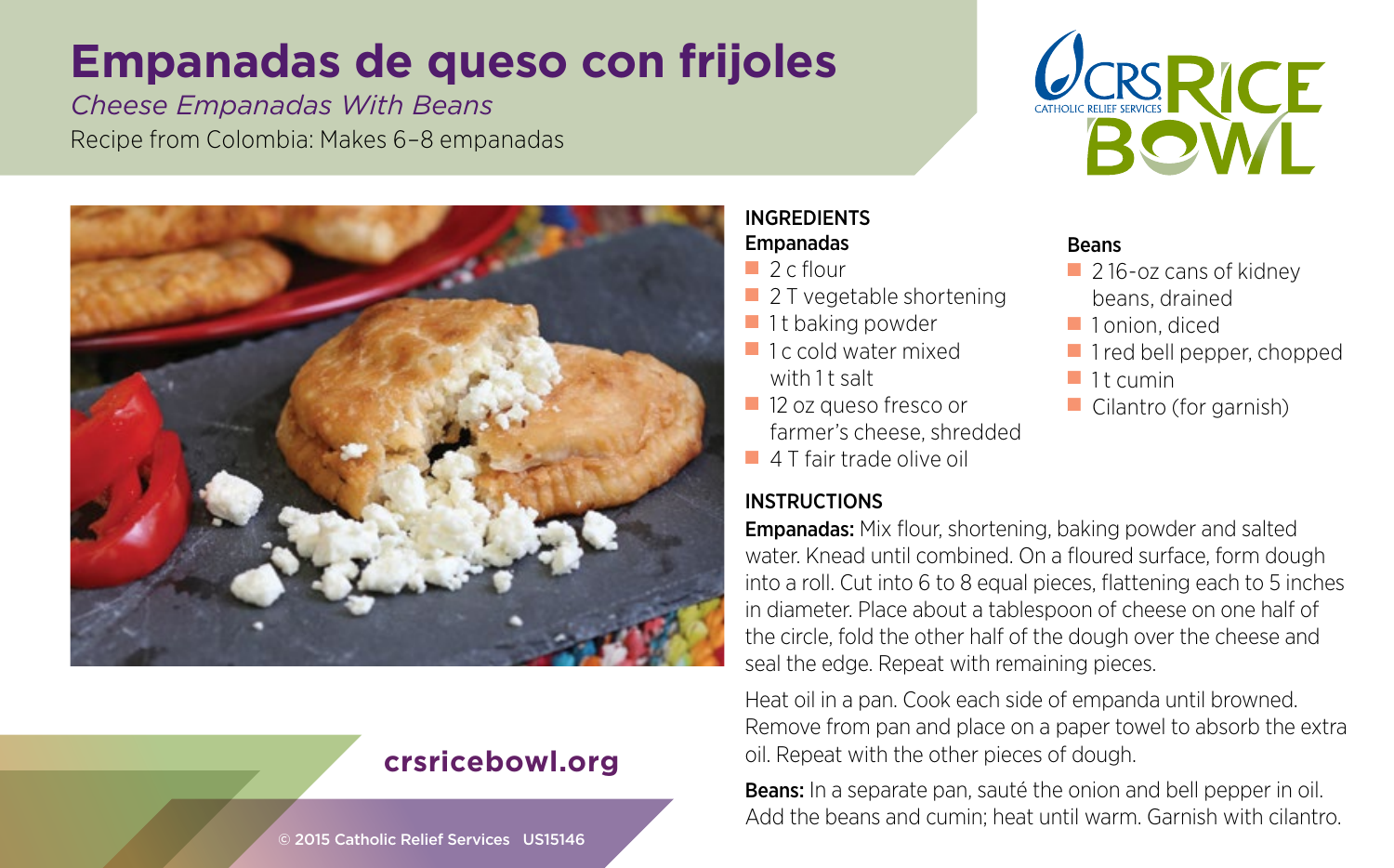# **Kao phiak sai tua leuang**

*Rice and Lentil Mash* Recipe from Laos: Serves 4–6





## **crsricebowl.org**

INGREDIENTS

- 1½ c rice
- 1½ c lentils
- 5 c water
- 1 bunch spring onions, chopped
- 6 cloves garlic, minced
- 4 eggs, whisked
- Salt and pepper to taste
- 2 T fair trade olive oil
- Parsley (to garnish)

## INSTRUCTIONS

In a large pot, cover lentils and rice in water and soak for 10–15 minutes. Next, bring water to a boil, reduce heat to medium and cook until water is absorbed, about 20 minutes.

In a separate pan, sauté garlic and onions in oil until translucent, then add to the rice-and-lentil mixture. Season to taste. While stirring, slowly pour whisked eggs into the riceand-lentil mixture; the egg should spread out in "ribbons." Add parsley to mixture or as garnish to each plate. Serve hot.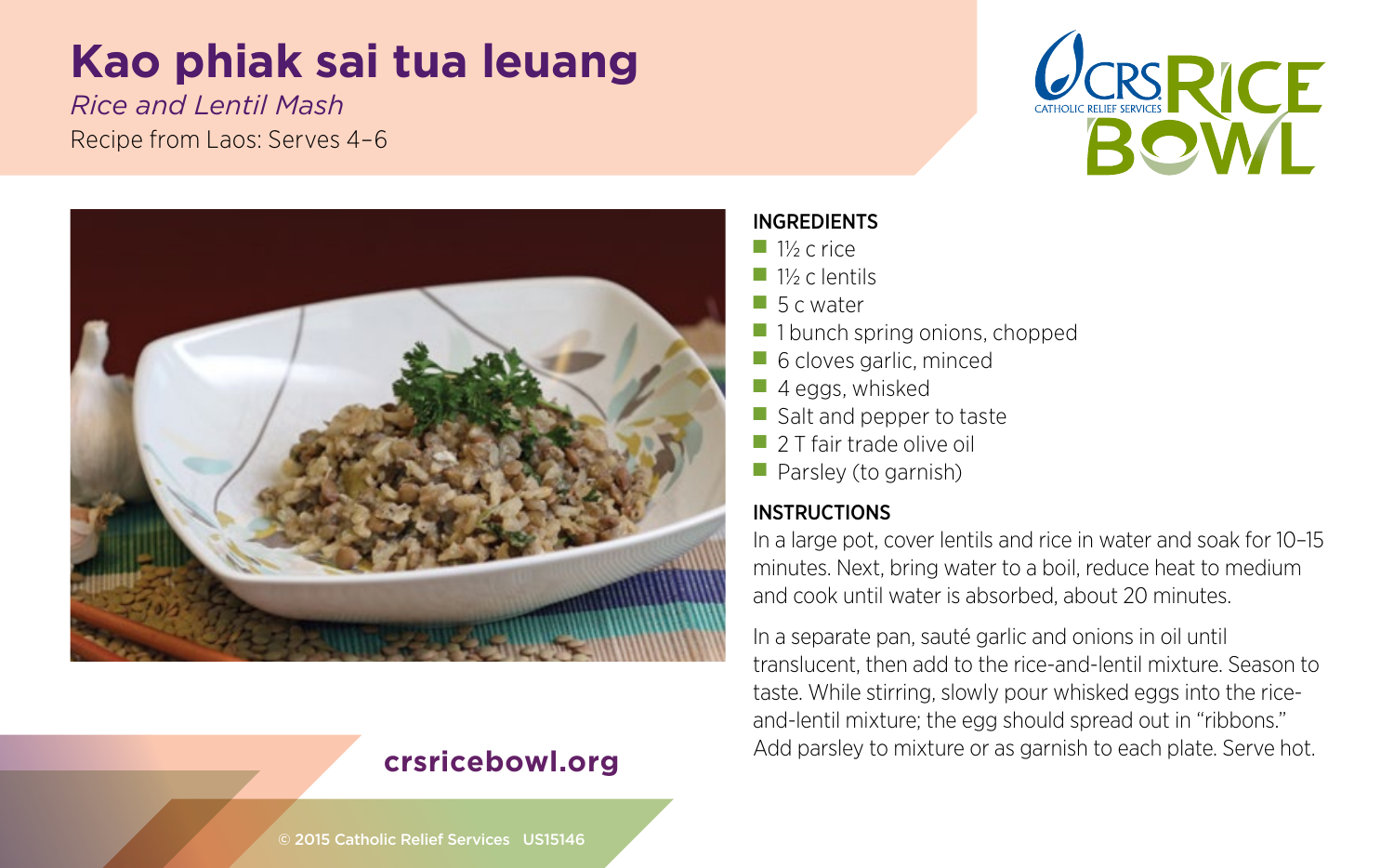# **Kawunga** *Cornmeal With Beans* Recipe from Rwanda: Serves 4–6





#### INGREDIENTS

- 3 <sup>1/2</sup> c cornmeal
- 4 c water
- ½ t salt
- 116-oz can of beans
- 1 onion, diced
- 1 tomato, chopped

### INSTRUCTIONS

Cornmeal: Boil water in a saucepan, and then stir in cornmeal and salt. Mix for 5–7 minutes or until the water is absorbed. Add more water as necessary to reach desired consistency. Stir often to prevent burning.

Beans: Sauté the onion and tomato, and add the beans to the vegetables, including some of the bean broth.

## **crsricebowl.org**

© 2015 Catholic Relief Services US15146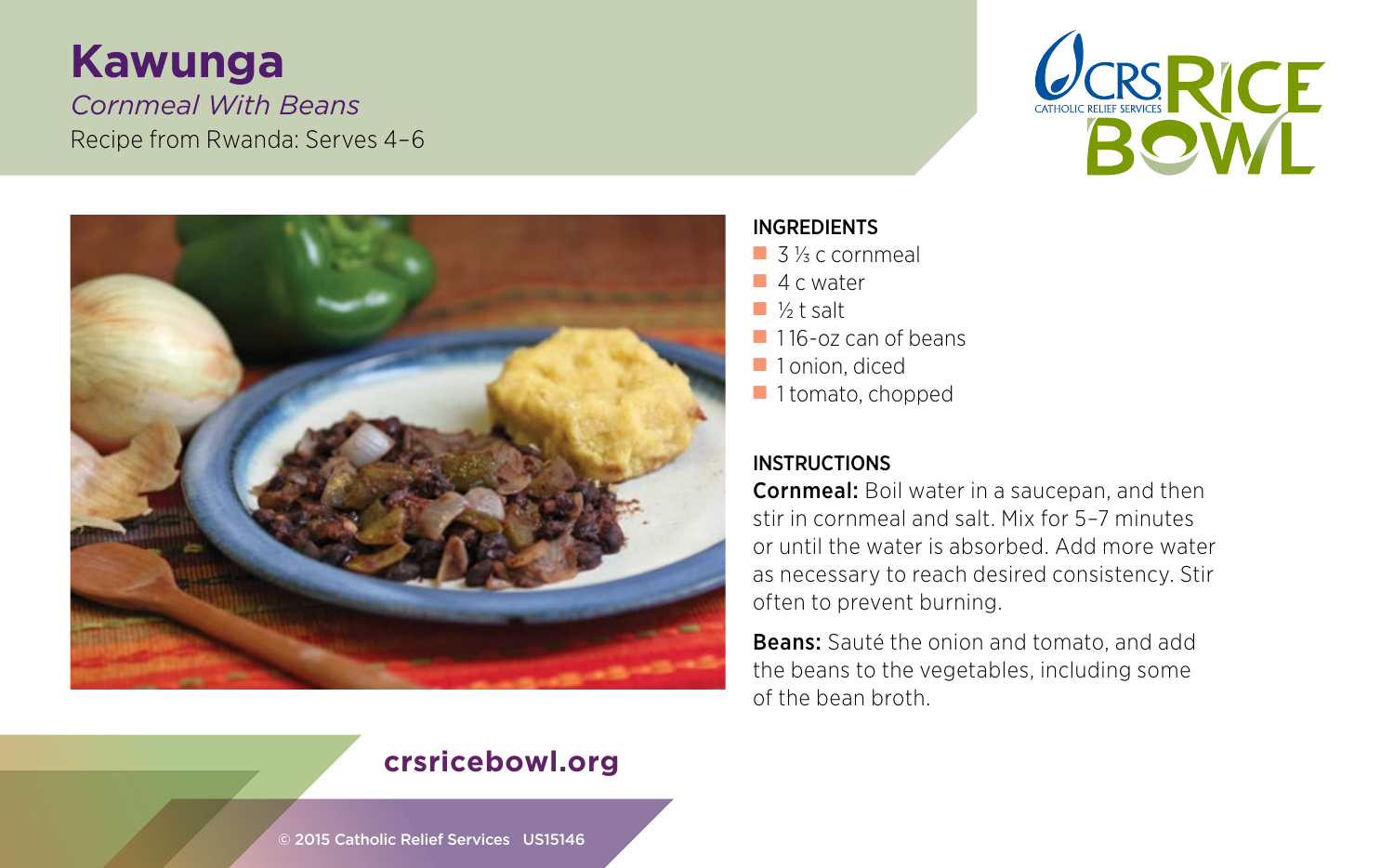# **Sopa de frijoles con chayote y arroz**

*Bean Soup With Chayote Squash and Rice* Recipe from Honduras: Serves 4–6





## **crsricebowl.org**

#### INGREDIENTS

- 1 onion, diced
- 1 red bell pepper, diced
- 2 garlic cloves, minced
- 2 T fair trade olive oil
- 315-oz cans red beans, drained
- 2 c water
- 1 vegetable bouillon cube
- 1 yellow chili, seeded and minced
- 1 jalapeño, seeded and minced
- 115-oz can diced tomatoes with liquid
- ■ Juice of 1 lime
- 2 chayote squash, peeled, seeded and cut into cubes (may substitute yellow squash or zucchini)
- Fresh cilantro
- 4 c cooked white rice

#### INSTRUCTIONS

Sauté onion, bell pepper and garlic in oil until translucent. Add beans, water and bouillon, and heat thoroughly. Add yellow chili, jalapeño, tomatoes, lime juice and chayote, and simmer on low for about an hour. Add cilantro and serve over rice.